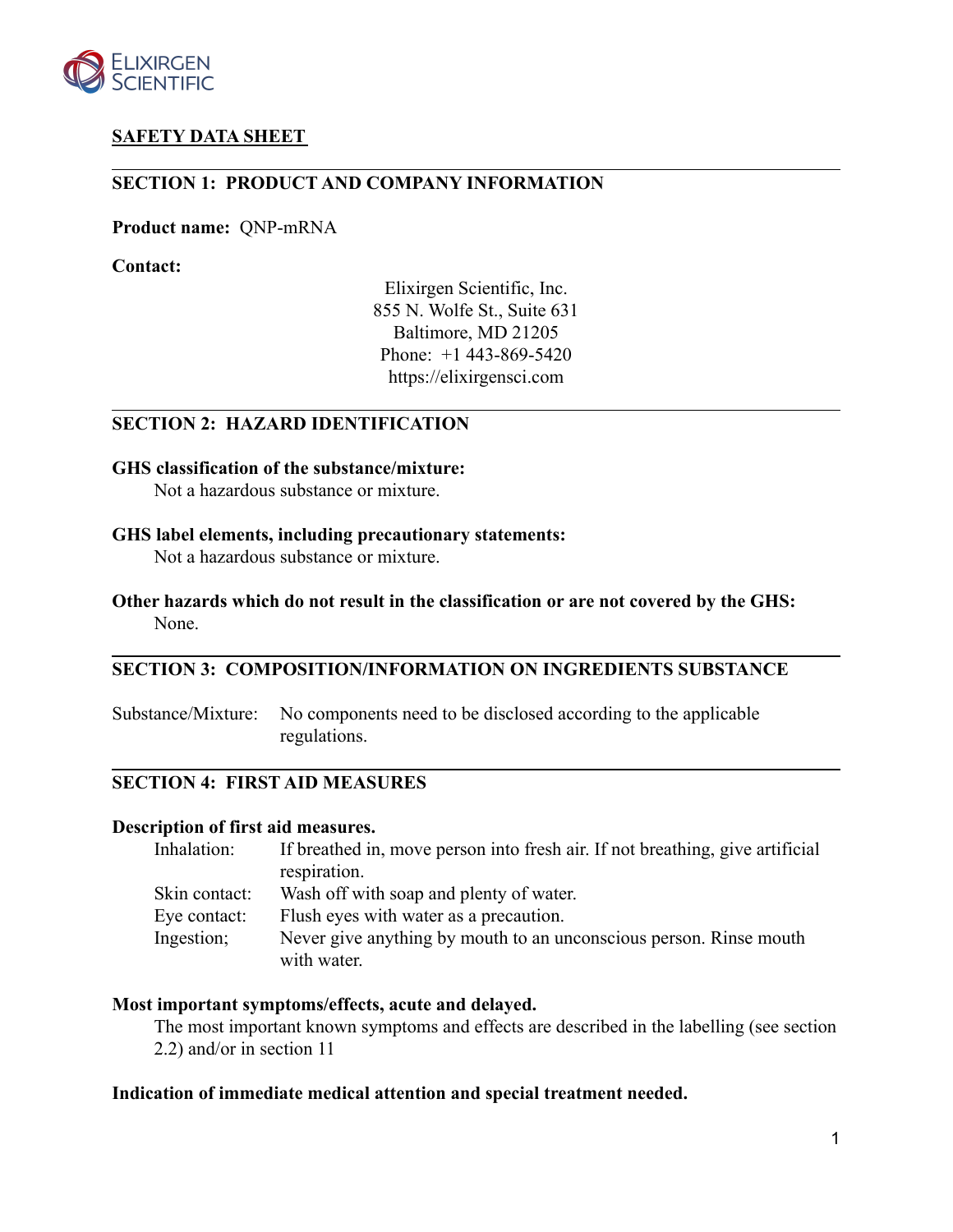

No data available.

# **SECTION 5: FIRE-FIGHTING MEASURES**

### **Suitable extinguishing media:**

Suitable extinguishing media: Use water spray, alcohol-resistant foam, dry chemical or carbon dioxide.

# **Specific hazards arising from the substance or mixture:**

Nature of decomposition products not known.

# **Special protective equipment and precautions for fire-fighters:**

Wear self-contained breathing apparatus for firefighting if necessary.

# **SECTION 6: ACCIDENTAL RELEASE MEASURES**

### **Personal precautions, protective equipment and emergency procedures:**

Avoid breathing vapors, mist or gas. For personal protection see section 8.

### **Environmental precautions:**

No Special environmental precautions required.

# **Methods and materials for containment and cleaning up:**

Keep in suitable, closed containers for disposal.

# **Reference to other sections:**

For disposal see section 13.

# **SECTION 7: HANDLING AND STORAGE**

# **Precautions for safe handling:**

For precautions see section 2.2.

# **Conditions for safe storage, including any incompatibilities:**

Keep container tightly closed in a dry and well-ventilated place. Recommended storage temperature -70°C Storage class (TRGS 510): 12: Non Combustible Liquids

# **Specific end use(s)**

Adapt from the uses mentioned in section 1.2 no other specific uses are stipulated.

# **SECTION 8: EXPOSURE CONTROLS/PERSONAL PROTECTION**

# **Control parameters:**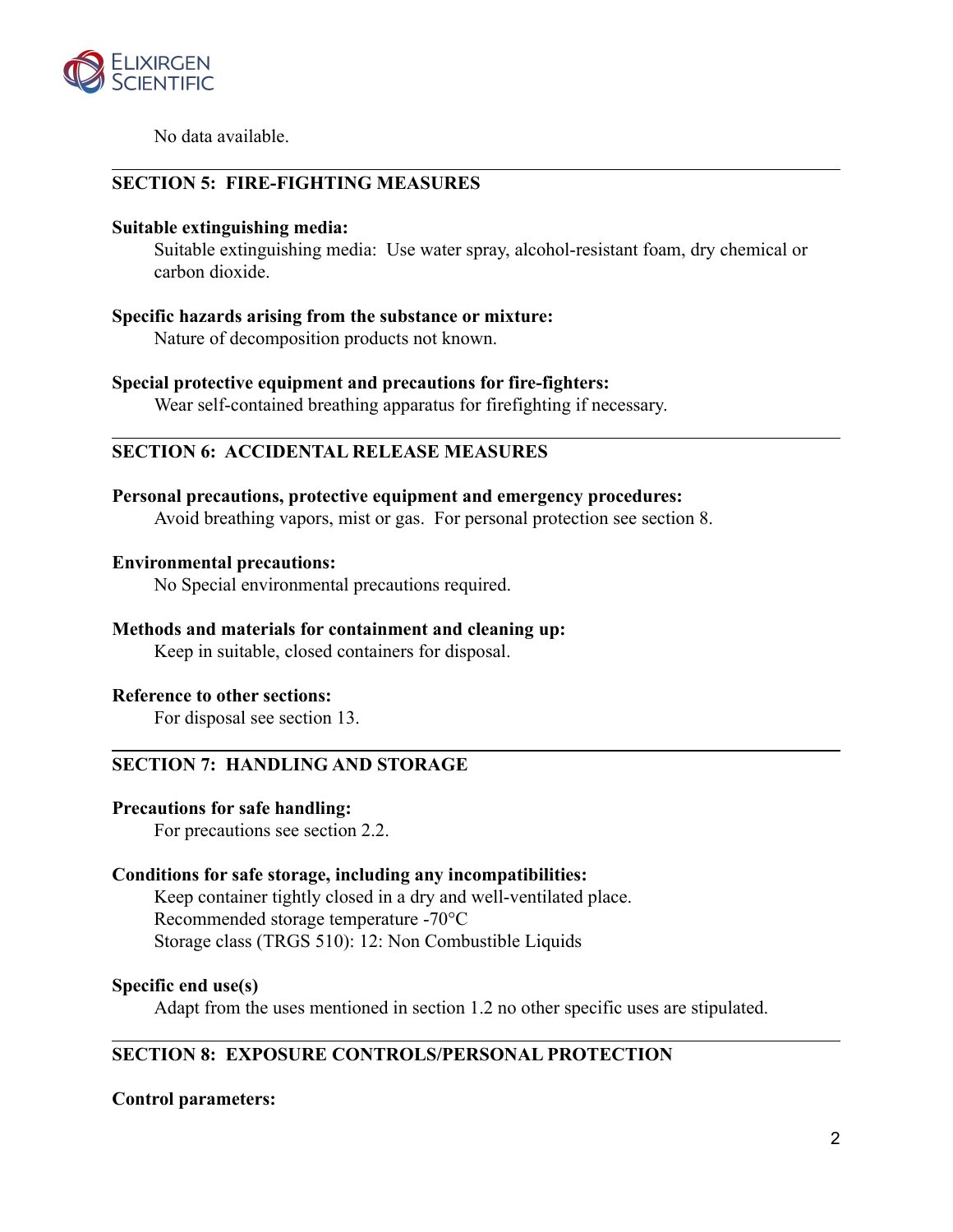

# **Components with workplace control parameters**

Contains no substances with occupational exposure limit values.

### **Exposure controls**

## **Appropriate engineering controls:**

General industrial hygiene practice.

# **Personal protective equipment:**

### **Eye/face protection**

Use equipment for eye protection tested and approved under appropriate government standards such as NIOSH (US) or EN 166(EU).

### **Skin protection**

Handle with gloves. Gloves must be inspected prior to use. Use proper glove removal technique (without touching glove's outer surface) to avoid skin contact with this product. Dispose of contaminated gloves after use in accordance with applicable laws and good laboratory practices. Wash and dry hands.

### **Body Protection**

Choose body protection in relation to its type, to the concentration and amount of dangerous substances, and to the specific work-place., The type of protective equipment must be selected according to the concentration and amount of the dangerous substance at the specific workplace.

#### **Respiratory protection**

Respiratory protection is not required. Where protection from nuisance levels of dusts are desired, use type N95 (US) or type P1 (EN 143) dust masks. Use respirators and components tested and approved under appropriate government standards such as NIOSH (US) or CEN (EU).

#### **Control of environmental exposure**

No special environmental precautions required.

# **SECTION 9: PHYSICAL AND CHEMICAL PROPERTIES**

#### **Information on basic physical and chemical properties**

| a) Appearance                              | Form: crystalline, Colour: beige |
|--------------------------------------------|----------------------------------|
| b) Odour                                   | No data available                |
| c) Odour Threshold                         | No data available                |
| $d$ ) pH                                   | No data available                |
| e) Melting point/freezing point            | No data available                |
| f) Initial boiling point and boiling range | No data available                |
| g) Flash point                             | No data available                |
| h) Evaporation rate                        | No data available                |
| i) Flammability (solid, gas)               | No data available                |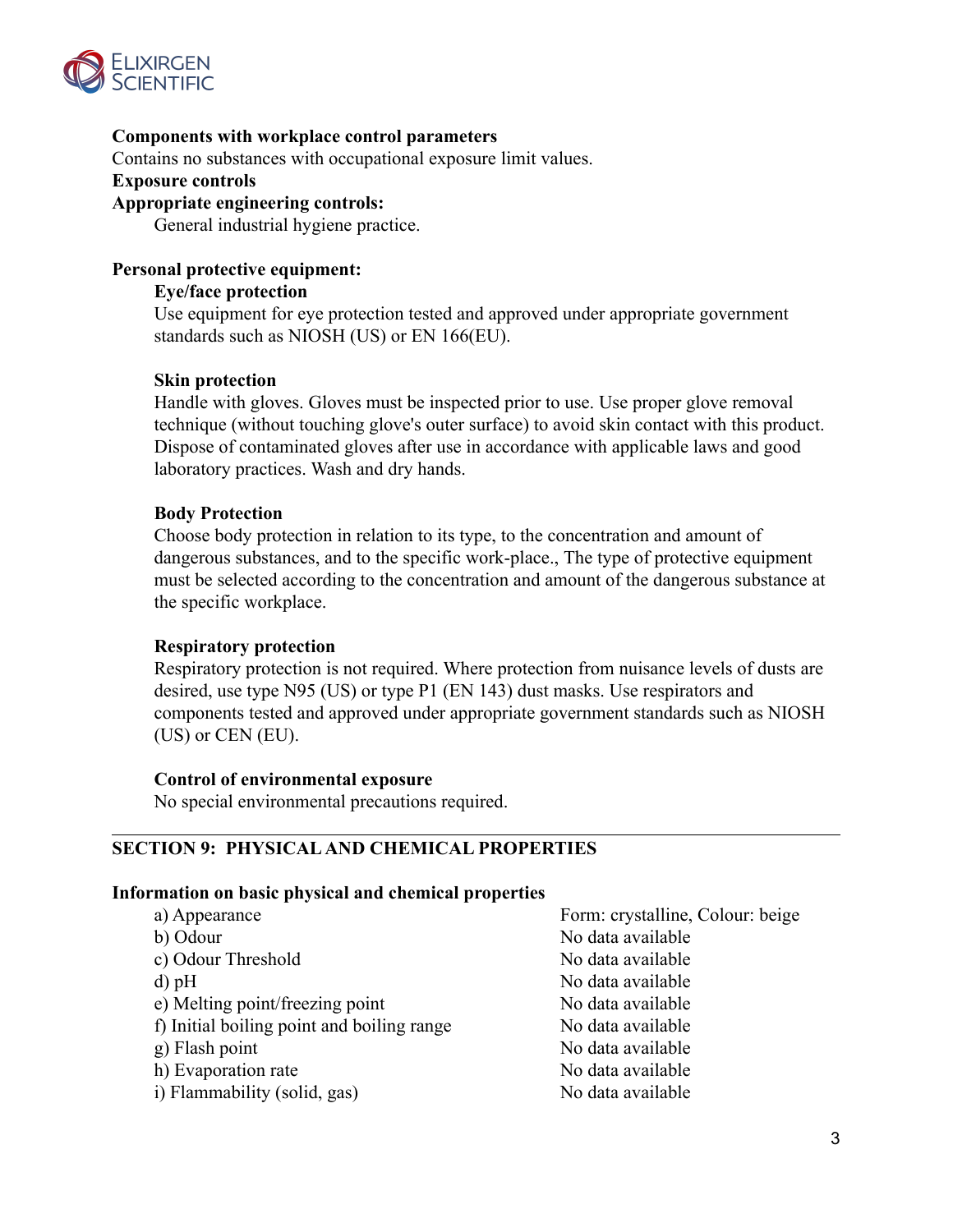

- j) Upper/lower flammability or explosive limits No data available
- 
- 
- 
- 
- o) Partition coefficient: n-octanol/water No data available
- p) Auto-ignition temperature No data available

# **Other safety information**

No date available.

# **SECTION 10: STABILITY AND REACTIVITY**

| Reactivity:                         | No data available.                                                                                                                                                                       |
|-------------------------------------|------------------------------------------------------------------------------------------------------------------------------------------------------------------------------------------|
| Chemical stability:                 | Stable under recommended storage conditions.                                                                                                                                             |
| Possibility of hazardous reactions: | No data available.                                                                                                                                                                       |
| Conditions to avoid:                | No data available.                                                                                                                                                                       |
| Incompatible materials:             | No data available.                                                                                                                                                                       |
|                                     | Hazardous decomposition products: Hazardous decomposition products formed under fire<br>conditions. - Nature of decomposition products not known.<br>In the event of fire: see section 5 |

# **SECTION 11: TOXICOLOGICAL INFORMATION**

# **Acute toxicity**

Inhalation: No data available. Dermal: No data available.

# **Skin corrosion/irritation**

No data available.

# **Serious eye damage/eye irritation**

No data available.

# **Respiratory or skin sensitisation**

No data available.

# **Germ cell mutagenicity Carcinogenicity**

- IARC: No component of this product present at levels greater than or equal to 0.1% is identified as probable, possible or confirmed human carcinogen by IARC.
- ACGIH: No component of this product present at levels greater than or equal to 0.1% is identified as a carcinogen or potential carcinogen by ACGIH.
- NTP: No component of this product present at levels greater than or equal to 0.1% is identified as a known or anticipated carcinogen by NTP.
- OSHA: No component of this product present at levels greater than or equal to 0.1% is on

k) Vapour pressure No data available l) Vapour density No data available m) Relative density No data available n) Water solubility No data available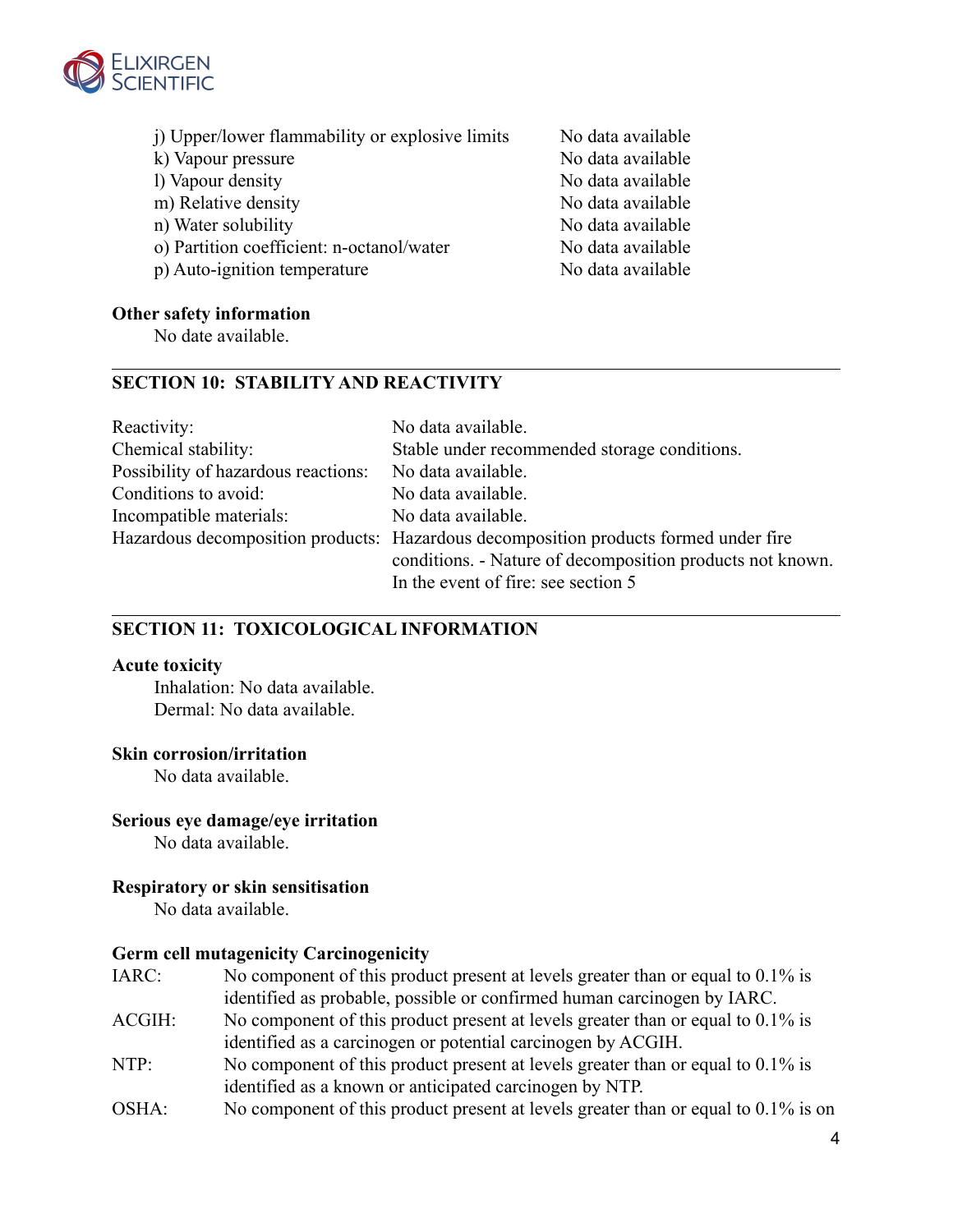

# OSHA's list of regulated carcinogens.

**Reproductive toxicity**

No data available.

**Specific target organ toxicity - single exposure** No data available.

**Specific target organ toxicity - repeated exposure** No data available.

**Aspiration hazard** No data available.

**Additional Information**

RTECS: Not available

To the best of our knowledge, the chemical, physical, and toxicological properties have not been thoroughly investigated.

# **SECTION 12: ECOLOGICAL INFORMATION**

# **Toxicity:**

No data available.

# **Persistence and degradability:**

No data available.

#### **Bioaccumulative potential:**

No data available.

# **Mobility in soil:**

No data available.

# **Results of PBT and vPvB assessment:**

vPvB Substances not available as chemical safety assessment not required/not conducted.

### **Other adverse effects:**

No data available.

# **SECTION 13: DISPOSAL INFORMATION**

#### **Product**

Offer surplus and non-recyclable solutions to a licensed disposal company.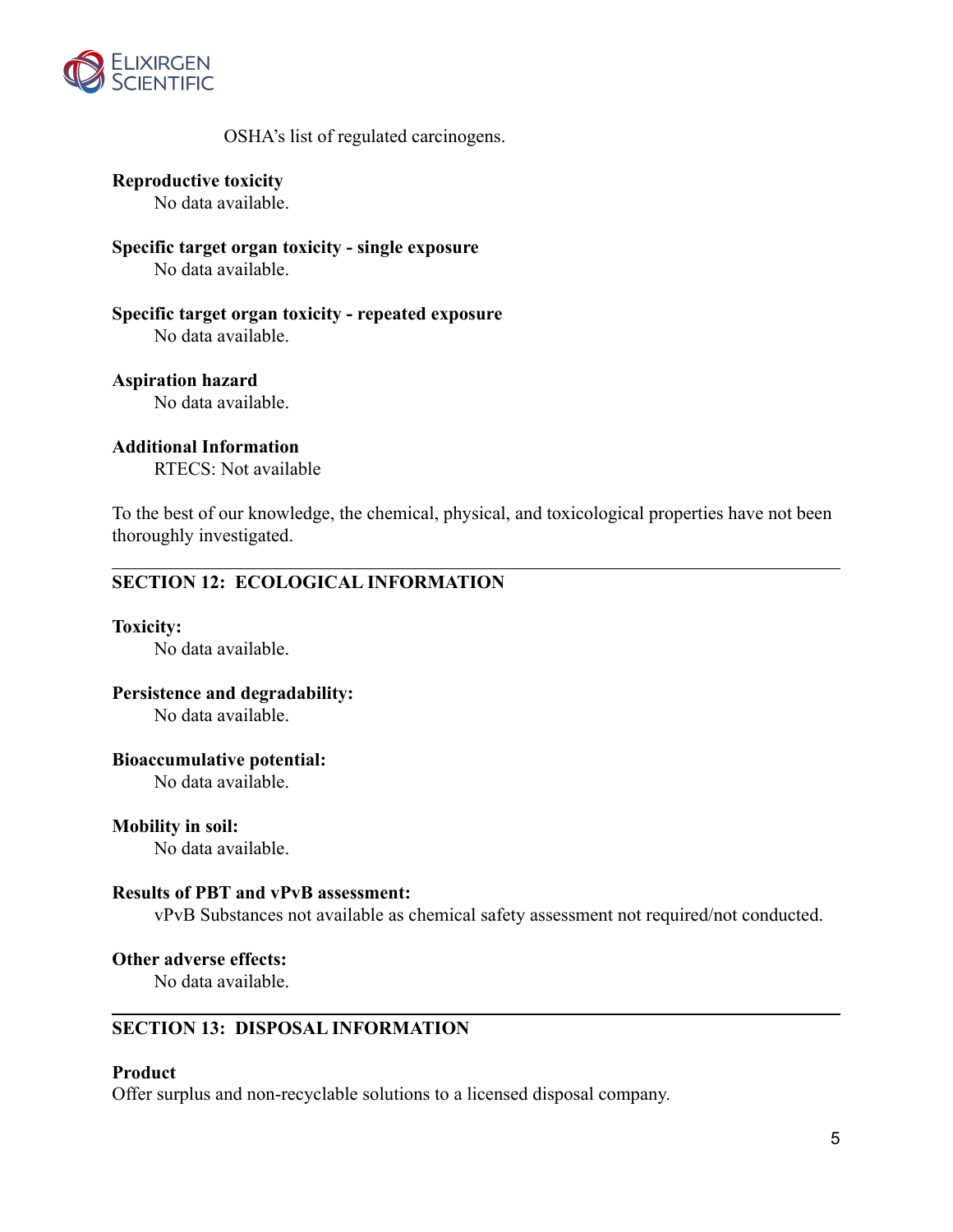

**Contaminated packaging**

Dispose of as unused product.

# **SECTION 14: TRANSPORT INFORMATION**

**DOT (US)** No dangerous goods.

**IMDG** No dangerous goods.

**IATA** No dangerous goods.

# **SECTION 15: REGULATORY INFORMATION**

# **SARA 302 Components**

No chemicals in this material are subject to the reporting requirements of SARA Title III, Section 302.

# **SARA 313 Components**

This material does not contain any chemical components with known CAS numbers that exceed the threshold (De Minimis) reporting levels established by SARA Title III, Section 313.

# **SARA 311/312**

Hazards No SARA Hazards

**US state regulation Massachusetts Right To Know Components** No components are subject to the Massachusetts Right to Know Act.

#### **Pennsylvania Right To Know Components**

| Ribonucleic acids | CAS-No.    | <b>Revision Date</b> |
|-------------------|------------|----------------------|
|                   | 63231-63-0 |                      |

# **New Jersey Right To Know Components**

| Ribonucleic acids | CAS-No. 63231-63-0 | <b>Revision Date</b> |
|-------------------|--------------------|----------------------|
|                   | 63231-63-0         |                      |

# **California Prop. 65 Components**

This product does not contain any chemicals known to State of California to cause cancer, birth defects, or any other reproductive harm.